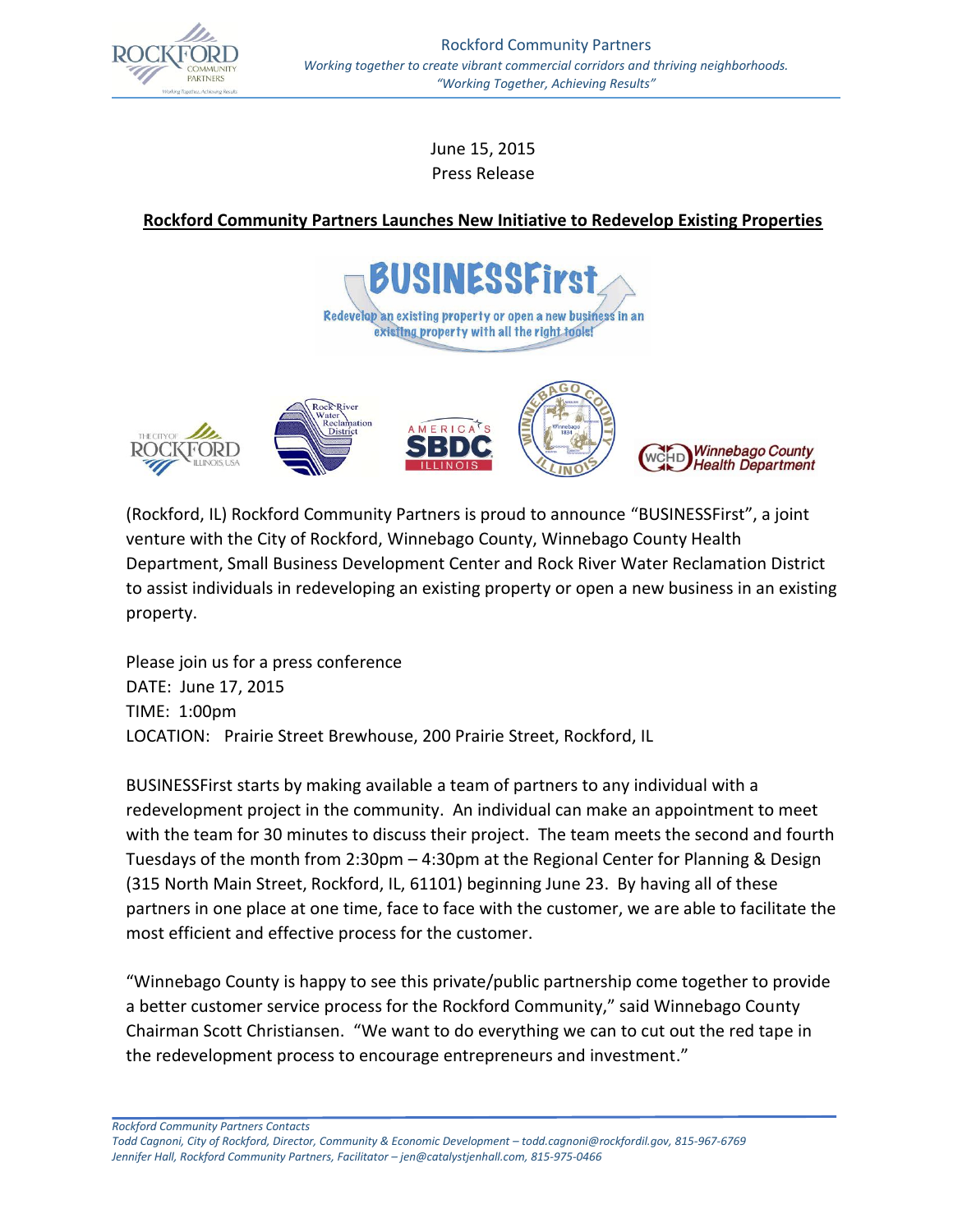

"By bringing together partners from the public and private sector – architects, general contractors, business owners, realtors, developers, construction trades, business districts, the City and the County - we were able to determine best practices to improve our customer service for redevelopment projects in the community," said Alderman Joe Chiarelli. "As Chairman of the Codes and Regulation committee, we want to see projects come to the Zoning Board of Appeals (ZBA) and Liquor and Tobacco Advisory Board (LTAB) as prepared as possible so we can all help them through the process efficiently and effectively."

"A key initiative of the Planning and Development Committee for 2015 was to coordinate the information provided and services provided to those wishing to enter into a redevelopment project," said Alderman Tim Durkee. "We are glad to see all partners working together to provide a one-stop service to those interested in investing in our community."

How does it work?

- 1. All information regarding BUSINESSFirst (including a "how-to" and "take-away" guide), can be found at [www.businessfirst.support.](http://www.businessfirst.support/) Each of the primary partners will have a BUSINESSFirst link on their website.
- 2. If an individual wishes to meet with the BUSINESSFirst team, they will be directed to [www.businessfirst.eventbrite.com,](http://www.businessfirst.eventbrite.com/) where they can sign up for a 30-minute appointment. They are also required to complete a basic survey no later than one week prior to their appointment. [www.surveymonkey.com/r/BIZFirst.](http://www.surveymonkey.com/r/BIZFirst) This will allow the team to be as prepared as possible to assist the customer.
- 3. At the appointment, the appropriate team members will meet together with the customer to walk through their project. The team will address timeline, costs, permits, zoning, and business planning issues. The customer will leave the meeting with their "take-away" guide, which will include next steps and contact information for the individuals they need to work with. If the customer requires additional time, they can sign up for another appointment.

Rockford Community Partners hopes that this private/public initiative will encourage individuals to consider investing in redevelopment and entrepreneurship in our community.

Press Information: The "how-to" and "take-away" guides are attached with this press release. You may also visit the [www.businessfirst.eventbrite.com](http://www.businessfirst.eventbrite.com/) link to learn about registration for an appointment and the [www.surveymonkey.com/r/BIZFirst.com](http://www.surveymonkey.com/r/BIZFirst.com) to see what questions a customer will be asked prior to their appointment.

*Rockford Community Partners Contacts*

*Todd Cagnoni, City of Rockford, Director, Community & Economic Development – [todd.cagnoni@rockfordil.gov,](mailto:todd.cagnoni@rockfordil.gov) 815-967-6769 Jennifer Hall, Rockford Community Partners, Facilitator – [jen@catalystjenhall.com,](mailto:jen@catalystjenhall.com) 815-975-0466*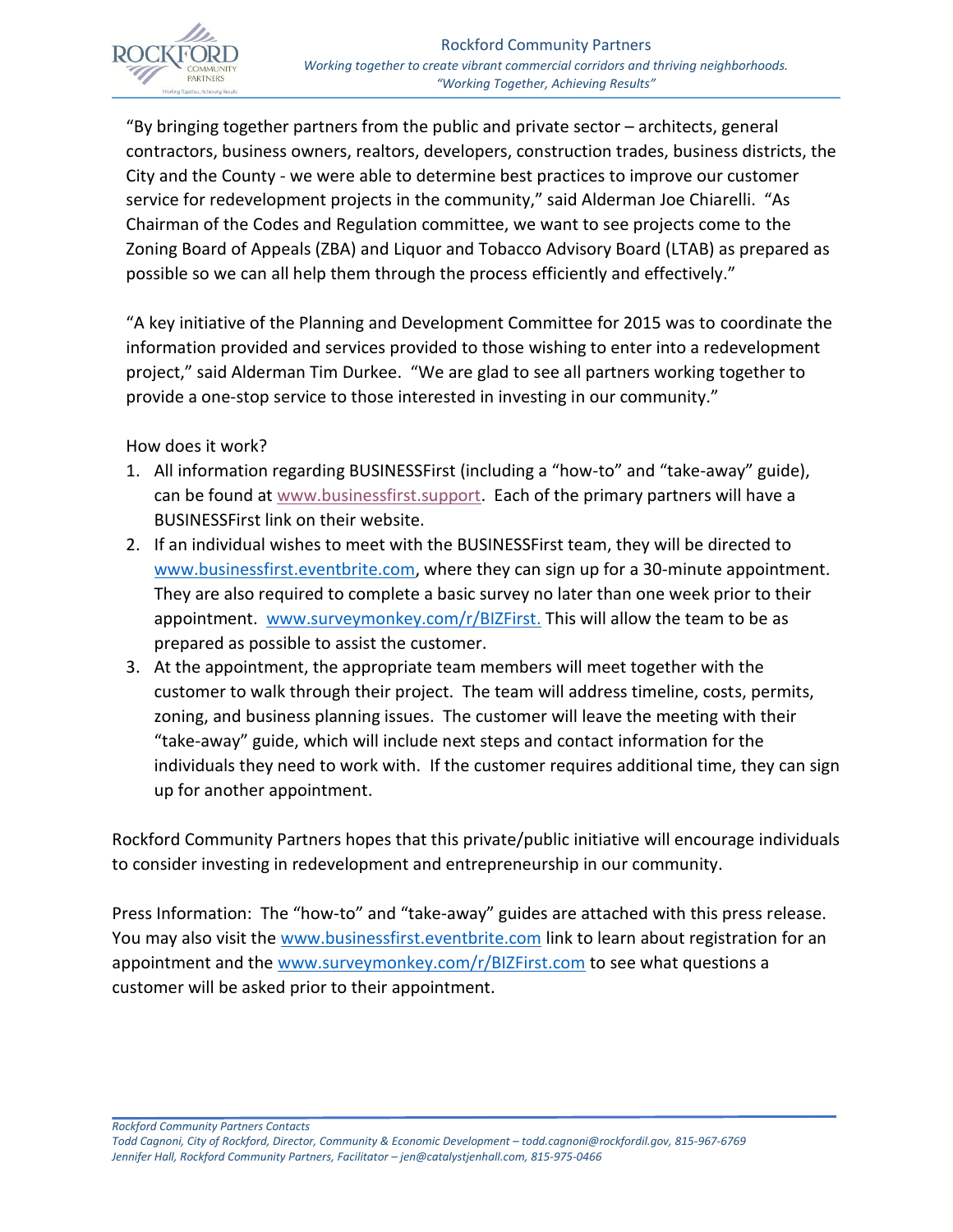

The following public/private partners have been working together to ensure the best service for redevelopment projects and develop BUSINESSFirst:

- 1. Bath & Body Fusion
- 2. City of Peoria
- 3. City of Rockford
- 4. City of Rockford Aldermen Joe Chiarelli & Tim Durkee
- 5. CMM & Associates
- 6. Contemporary Hammer Works
- 7. Dickerson Nieman
- 8. First Midwest Group
- 9. Gary Anderson & Associates
- 10. Larson & Darby Group
- 11. Midtown Association
- 12. Miracle Mile Rockford
- 13. Northwestern Illinois Building & Construction Trades Council
- 14. River District Association
- 15. Rock River Development Partnership
- 16. Rock River Water Reclamation District
- 17. Rockford Area Association of Realtors
- 18. Rural on Tap
- 19. Winnebago County
- 20. Winnebago County Clerk
- 21. Winnebago County Health Department

\_\_\_\_\_\_\_\_\_\_\_\_\_\_\_\_\_\_\_\_\_\_\_\_\_\_\_\_\_\_\_\_\_\_\_\_\_\_\_\_\_\_\_\_\_\_\_\_\_\_\_\_\_\_ *Media Contact: Jen Hall, 815-975-0466, jen@catalystjenhall.com*